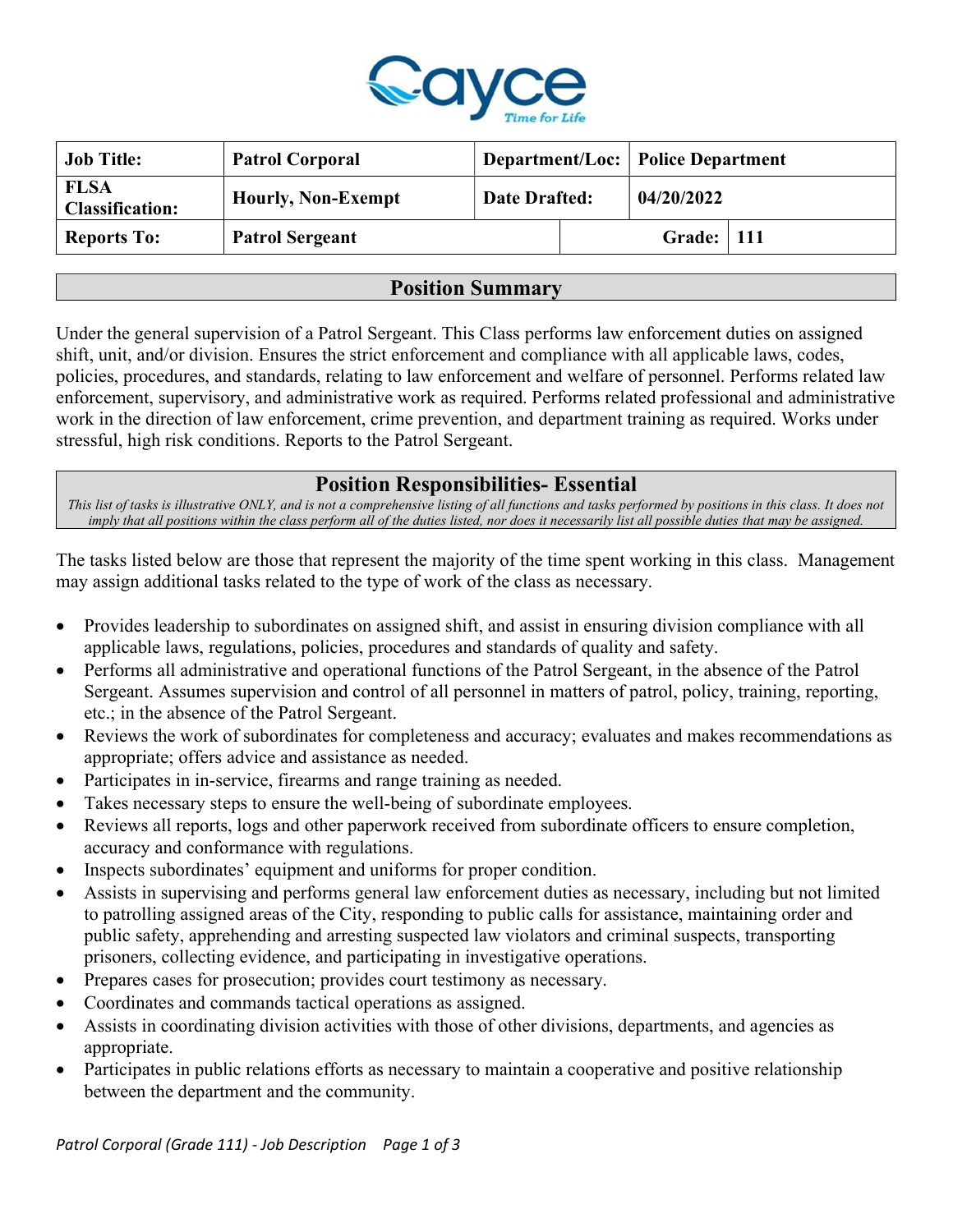

- Receives and responds directly to citizens inquires, concerns, and complaints concerning activities and personnel in areas of responsibility.
- Attends periodic training sessions; maintains required level of proficiency in the use of firearms and other law enforcement equipment.
- Receives and reviews various records and reports, including incident reports, activity reports, routine reports, warrant applications, case files, equipment requests, citizen complaints, use of force reports, memos, other correspondences, etc.
- Prepares various documents, including incident reports, employee evaluations, request forms, schedules, statements, traffic tickets, warnings, accident reports, booking reports, summonses, inspection forms, bond, receipts, photo and fingerprint logs, arrest warrants, and various other records, reports, memos, logs, correspondence, etc.
- Refers to policy and procedure manual, codes, regulations, laws, maps, statutes, training manual, etc.
- Operates various types of office equipment, machinery, and tools in the performance of duties such as a computer, printer, calculator, radio equipment, telephones, tape recorders, fax machine, and copier. Operates/uses a variety of law enforcement equipment, including a police vehicle, firearms, defibrillator, speed measuring equipment, breath alcohol measuring equipment, etc.
- Uses office and computer supplies, restraining devices, protective gear, fingerprint kit, first-aid supplies, cameras, and a variety of other police issued materials and supplies.

# Position Responsibilities- Non-Essential/Other

- Performs general building maintenance as necessary.
- Performs general administrative work as required, including but not limited to attending and conducting meetings, preparing reports and correspondence, entering and retrieving computer data, answering the telephone, copying and filing documents, sending and receiving faxes, etc.
- Performs other related duties and other duties as assigned.

## Essential Skills and Experience

- Requires an Associate's Degree and two (2) years of experience in law enforcement, or, three (3) years of experience in law enforcement with at least one (1) year of experience as a field training officer, or, four (4) years of experience in law enforcement.
- Must have successfully completed required law enforcement courses and possess required certification(s).
- An advanced level of interpersonal skills necessary in order to provide effective leadership to subordinate personnel as well as to develop cooperative working relationships with employees, senior management, elected officials, and venders supplying goods or services to the jurisdiction.
- Analytical abilities necessary to make sound, logical decisions quickly and sound judgment is required to act in best interest of other officers, citizens, and jurisdiction. Analytical ability to plan work schedules and evaluate work performances.
- License and certifications:

Valid South Carolina Driver's license.

Must have completed the South Carolina Criminal Justice Academy Class 1 Management, supervisory, techniques training desirable.